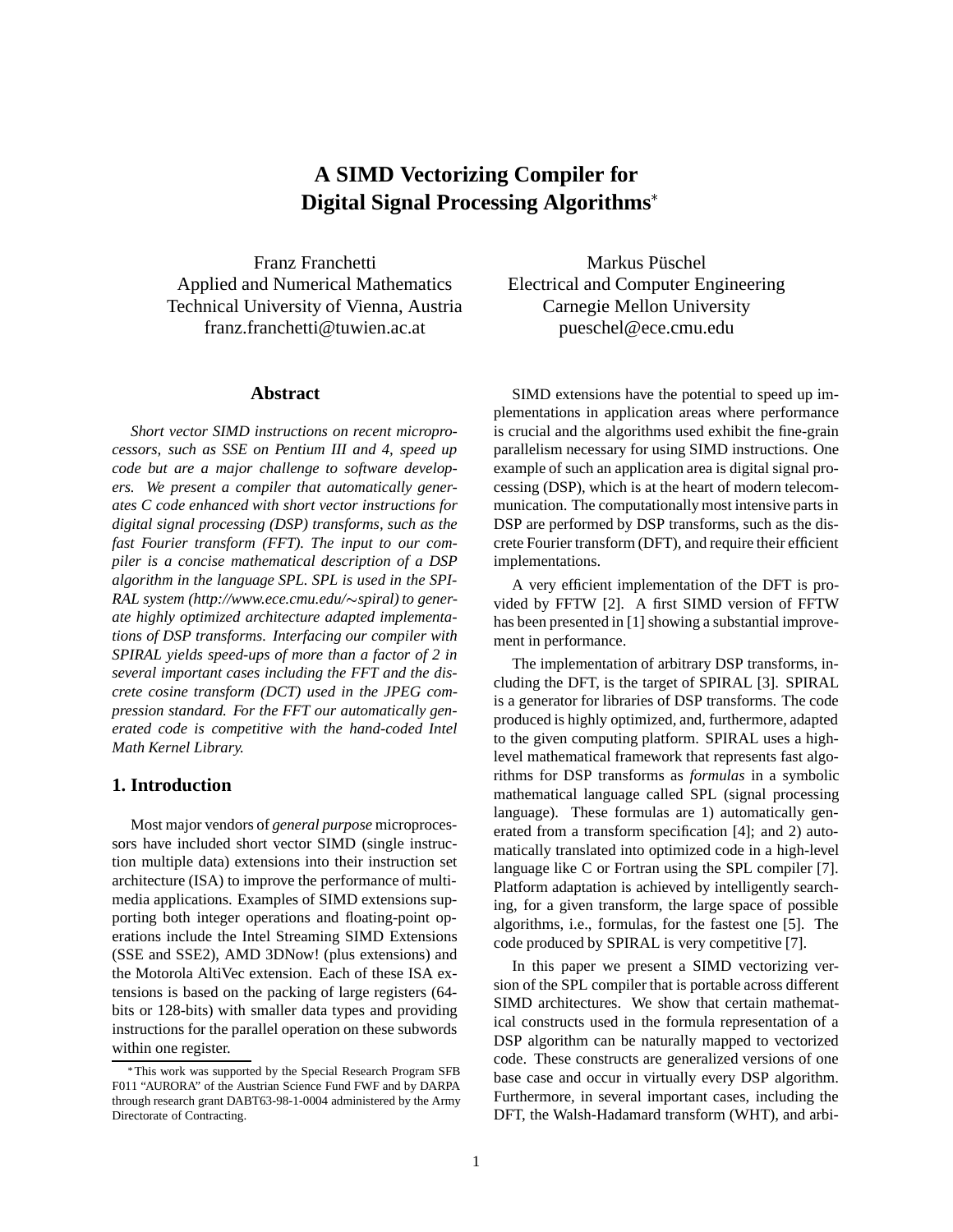trary two-dimensional transforms, the formulas are built exclusively from these constructs, and thus can be completely vectorized.

We included our compiler into SPIRAL and automatically generated—on a Pentium III with SSE vectorized DSP code that is highly competitive and substantially speeds up the code generated by SPIRAL. We obtained speed-up factors of more than 2 for DFTs, WHTs, and 2-D DCTs. Experiments indicate that, under the given conditions, this is near the practical limit on this architecture.

The paper is organized as follows. Section 2 briefly introduces short vector SIMD extensions available on current processors and discusses the vectorization problem. Section 3 briefly describes SPIRAL. In Section 4 we present the mathematical foundation of our vectorizing compiler, which then is explained in Section 5. We conclude with experimental results in Section 6.

# **2. Short Vector Extensions**

Important floating-point short-vector SIMD extensions currently available on general purpose microprocessor architectures include Intel SSE (4-way singleprecision), Intel SSE2 (2-way double-precision), Motorola AltiVec (4-way single-precision), and AMD and Enhanced 3DNow! (2-way single-precision). Some of these extensions add new SIMD registers and some additionally introduced new execution units to the processor architecture. It is important to note that, because of constraints in the processor architecture, the amount of parallelism (i.e., 2-way or 4-way) can give only a rough (and usually misleading) estimate for a possible performance gain. These SIMD extensions share the following characteristics:

- They provide  $n$ -way floating-point vector arithmetic.
- Memory access is efficient only for properly aligned unit-stride data through vector loads/stores (on some architectures unaligned access and subvector memory access are supported but cause very high computational cost).
- Some types of in-register permutations are supported.
- Proprietary C interfaces (APIs) are available (except for AMD).

Because of hardware restrictions and the specific structure of DSP algorithms, their efficient vectorization and implementation is a difficult problem. Main challenges include:

- Non-unit stride access and complex data types produce data access patterns that prevent a straightforward vectorization.
- A general purpose vectorizing compiler does not have access to the full structure of a DSP algorithm, and thus cannot find a satisfactory vectorization.



**Platform-Adapted Implementation**

**Figure 1. The architecture of SPIRAL.**

• No standard API exists for different extensions across architectures.

Our approach solves these problems by using a mathematical description (a *formula*) of the DSP algorithm as input to our compiler. This way, we have access to all structural information and can use formal manipulations to exhibit vectorizable parts. Furthermore, we have explicit access to all data access patterns, which allows us to solve expensive load and store operations efficiently. Finally, we achieve portability, by using our own API (consisting of C macros) that is built only on commonly available vector instructions.

# **3. SPIRAL**

The objective behind SPIRAL [3] is to provide a code generator that is capable of generating highly optimized libraries for arbitrary DSP (digital signal processing) transforms. Furthermore, the term "optimization" not only includes standard techniques like loop unrolling or common subexpression elimination, but also platformadaptation by choice of a fast algorithm with optimal dataflow for the given architecture. The approach of SPIRAL uses the following facts.

- For every DSP transform there is a *very large* number of different *fast* algorithms. These algorithms differ in dataflow but are essentially equal in the number of arithmetic operations.
- A fast algorithm for a DSP transform can be represented as a *formula* in a natural concise mathematical notation using a small number of mathematical constructs and primitives.
- It is possible to *automatically generate* the alternative formulas, i.e., algorithms, for a given DSP transform.
- A formula representing a fast DSP algorithm can be *automatically* translated into a program in a highlevel language like C or Fortran.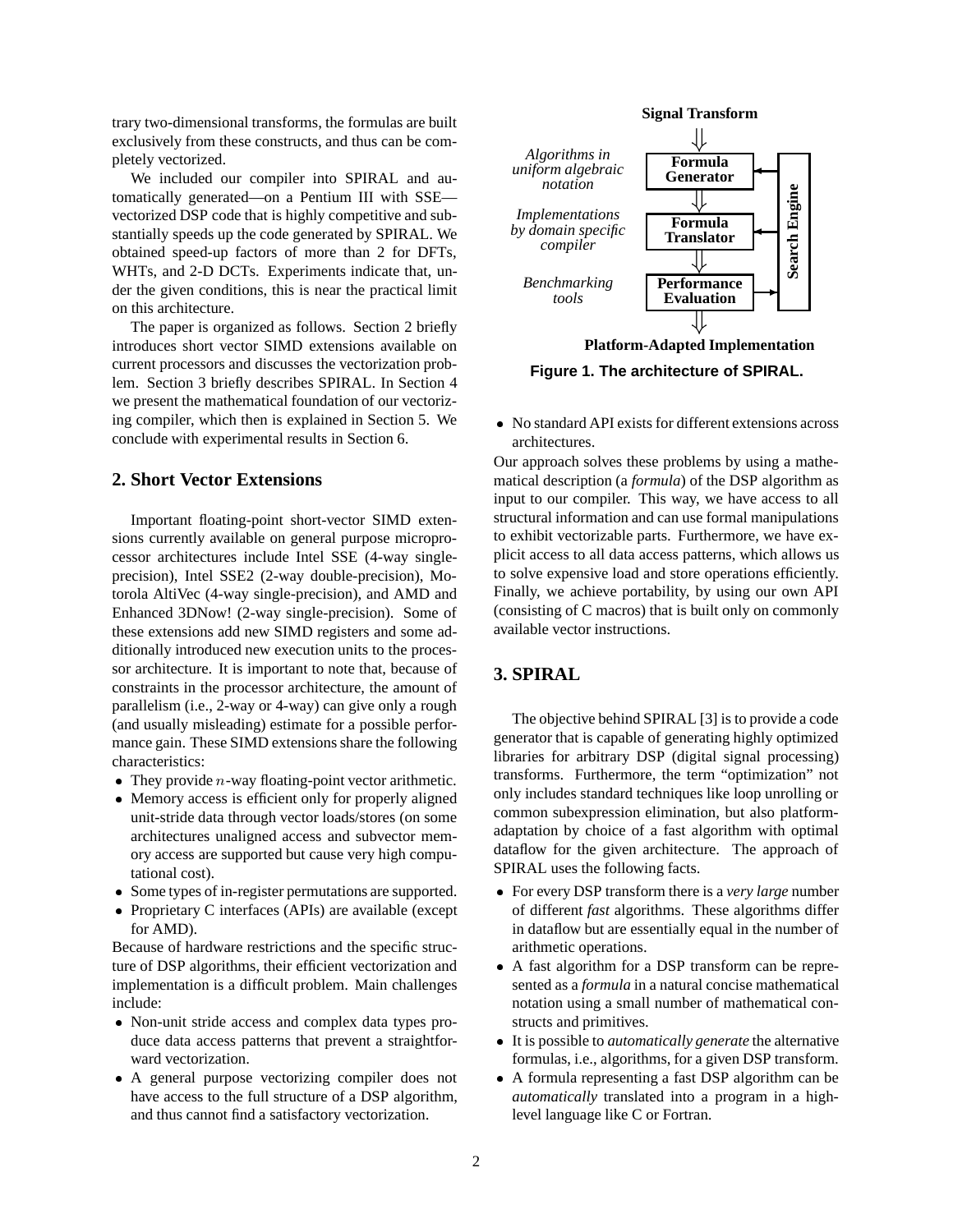SPIRAL's architecture is based on these facts and displayed in Figure 1. The user specifies a transform he wants to implement, e.g., a DFT of size 1024. A formula generator module expands the transform into one (or several) out of many possible fast algorithms, given as a formula in the SPIRAL proprietary language SPL. The formula is translated by the SPL compiler into a program in a high-level language like C or Fortran. The runtime of this program is fed back to a search engine that controls the generation of the next formula. Iteration of this loop leads to an optimized, platform-adapted implementation. In addition to algorithmic choices, the search module also controls implementation details, as, e.g., the degree of loop unrolling. Further information on SPIRAL can be found in [4, 7, 5].

Since SPIRAL is based on a mathematical description of DSP algorithms, it can be easily extended to include new transforms. In this paper we extend SPIRAL to generate SIMD vectorized code by replacing the SPL compiler (i.e., formula translator in Figure 1) by our extended version that generates SIMD code. This way we benefit from SPIRAL's infrastructure, and, in particular, the search engine, to automatically find very fast implementations.

### **4. Mathematical Framework**

In this section we describe SPIRAL's mathematical framework, which is the foundation of our approach. Crucial is the concept of *formulas* to represent fast DSP transform algorithms. Formulas are a natural representation from a mathematical point of view but can also be interpreted as a very high level programming language, which can be compiled into a standard language like C (as it is done in SPIRAL), but also into efficient SIMD vector code, which is our contribution.

**DSP Transforms and Algorithms.** A (linear) DSP transform is a multiplication of the sampled signal  $x \in$  $\mathbb{C}^n$  by a transform matrix M of size  $n \times n$ ,  $x \mapsto M \cdot x$ . DFT<sub>n</sub>) A particularly important example is the discrete Fourier transform (DFT), which, for size  $n$ , is given by the matrix

$$
\text{DFT}_n = [e^{2\pi i k\ell/n} \mid k, \ell = 0, \dots, n-1], \quad i = \sqrt{-1}.
$$

DSP transforms have fast algorithms that reduce the arithmetic cost to  $O(n \log(n))$  (compared to  $O(n^2)$  by direct evaluation) and make them efficient for applications. An algorithm can be viewed as a factorization of the transform matrix into a product of sparse matrices. It is a specific property of DSP transforms—and key to our approach—that these factorizations are highly structured and can be written in a very concise way using a small number of mathematical operators.

As an example consider the sparse factorization, i.e.,

fast algorithm, of  $DFT_4$ , which is then written using mathematical notation.

$$
= (\text{DFT}_2 \otimes I_2) \cdot \quad T_2^4 \quad (I_2 \otimes \text{DFT}_2) \quad (1)
$$
\n
$$
(1)
$$
\n
$$
= (\text{DFT}_2 \otimes I_2) \cdot \quad T_2^4 \quad (I_2 \otimes \text{DFT}_2) \cdot \quad L_2^4 \quad (1)
$$
\n
$$
(1)
$$

Symbols  $T_2^4$  and  $L_2^4$  are used to represent the diagonal matrix  $diag(1, 1, 1, i)$  and the permutation matrix (rightmost matrix), respectively, and  $I_n$  denotes an identity matrix of size  $n$ . Of particular importance is the tensor or Kronecker product  $\otimes$  and the direct sum  $\oplus$  of matrices, defined as  $(A = [a_{k,\ell}]_{k,\ell=1,\ldots,n})$ 

$$
A \otimes B = \left[ \begin{array}{ccc} a_{1,1} & B & \dots & a_{1,n} & B \\ \vdots & \ddots & \vdots & \vdots \\ a_{n,1} & B & \dots & a_{n,n} & B \end{array} \right], \qquad (2)
$$

$$
A \oplus B = \begin{bmatrix} A \\ B \end{bmatrix}.
$$
 (3)

Two special cases are of particular importance, and we give an intuitive interpretation in terms of a multiplication to a vector x:  $I_n \otimes B$  means "apply n times B to consecutive segments of x"; and  $A \otimes I_n$  means "apply n times  $A$  at stride  $n$  to consecutive segments of  $x$ .

Equation (1) is an instantiation of the celebrated Cooley-Tukey algorithm (e.g., [6]), also referred to as the fast Fourier transform (FFT). In its general form, the Cooley-Tukey FFT is given, for  $n = r \cdot s$ , as

$$
\text{DFT}_n = (\text{DFT}_r \otimes \text{I}_s) \cdot \text{T}_s^n \cdot (\text{I}_r \otimes \text{DFT}_s) \cdot \text{L}_r^n. \quad (4)
$$

The *twiddle matrix*  $T_s^{rs}$  is diagonal and the *stride permutation* matrix  $L_r^{rs}$  maps  $k \mapsto kr \mod rs - 1$  for  $k = 0, \ldots, rs - 2$  and  $rs - 1 \mapsto rs - 1$  [6]. Intuitively,  $L_r^{rs}$  reads an input vector at stride r and stores it a stride 1.

 $\epsilon$  and breaks down the computation of the transform (here: 1.  $i = \sqrt{-1}$  *mula* where all transforms are expanded into base cases. We call an equation like (4) a *breakdown rule* or simply *rule*. A rule is a sparse factorization of the transform  $\text{DFT}_n$ ) to transforms of smaller size (here:  $\text{DFT}_r$  and  $DFT<sub>s</sub>$ ). The smaller transforms (which can be of a different type) can be further expanded using the same or other rules. Eventually we obtain a mathematical *for-*This formula represents a fast algorithm for the transform. As an example we give a formula for  $DFT_{16}$ , which is used as a case study throughout this paper:

$$
DFT_{16} = (DFT_4 \otimes I_4) \cdot T_4^{16} \cdot (I_4 \otimes DFT_4) \cdot L_4^{16}, (5)
$$

with  $DFT_4$  being expanded as in (1). For a computer representations of formulas, SPIRAL uses the language SPL. The SPL compiler translates the SPL description into C or Fortran code [7].

By selecting different rules in the expansion process, SPIRAL can generate, for one transform, a very large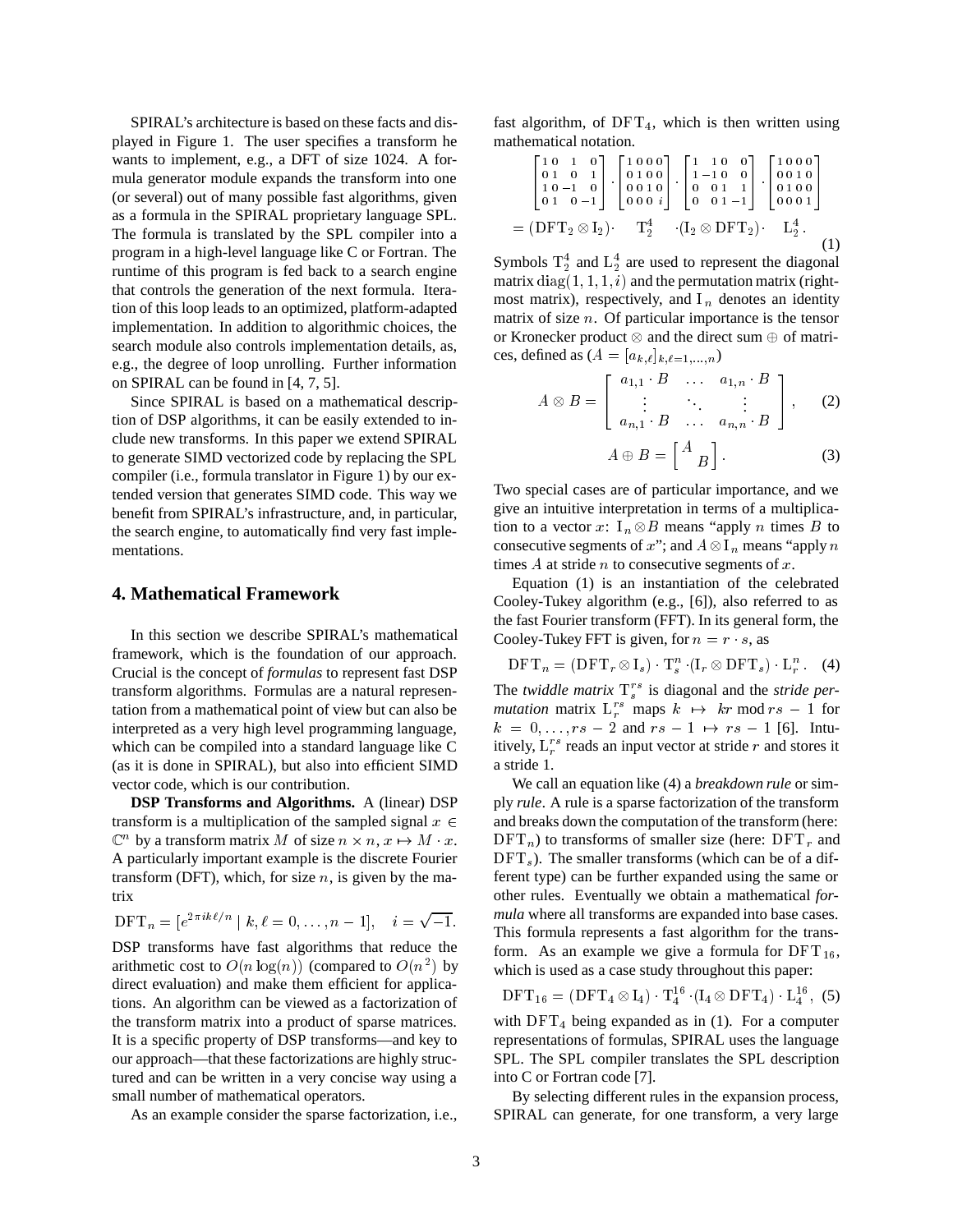number of different formulas, corresponding to different fast algorithms. These algorithms have essentially the same arithmetic cost, but different data flow, which leads to very different runtime performances. SPIRAL solves the resulting optimization problem by intelligent search in the formula space [5].

It is important to note that the presented framework is not restricted to the DFT but applies to all (linear) DSP transforms. We give two further examples, the Walsh-Hadamard transform (WHT) and arbitrary twodimensional transforms.

$$
\text{WHT}_{2^k} = \overbrace{\text{DFT}_2 \otimes \ldots \otimes \text{DFT}_2}^{k \text{ times}}, \quad \text{with rule}
$$
\n
$$
\text{WHT}_{2^k} = \prod_{j=1}^t \left( \mathbf{I}_{2^{\ell_{j-1}}} \otimes \text{WHT}_{2^{k_j}} \otimes \mathbf{I}_{2^{k-\ell_j}} \right), \tag{6}
$$

where  $k = k_1 + \cdots + k_t$  is a chosen partition, and we use the short notation  $\ell_0 = 0$ , and  $\ell_i = k_1 + \cdots + k_i$ ,  $j\geq 1$ .

If M is an  $(n \times n)$ -transform, then the corresponding two-dimensional transform is given by  $M \otimes M$ . Using a property of the tensor product we obtain the equation, i.e., rule,

$$
M \otimes M = (M \otimes I_n) \cdot (I_n \otimes M). \tag{7}
$$

**Formula Manipulation.** A given formula for a fast DSP transform algorithm can be manipulated using mathematical identities. Formula manipulation is the first main step in our vectorizing compiler (see Section 5). The goal is to normalize formulas and to exhibit subexpressions that can be vectorized. We use the following identities; A and B are of size  $n \times n$  and  $m \times m$ , respectively, P is a permutation matrix,  $D, D'$  are diagonal.

$$
PD = D'P \tag{8}
$$

$$
\mathbf{I}_{n\nu+l} = \mathbf{I}_{n\nu} \oplus \mathbf{I}_l \tag{9}
$$

$$
\mathbf{I}_{mn} = \mathbf{I}_m \otimes \mathbf{I}_n \tag{10}
$$

$$
A \otimes B = (A \otimes I_m)(I_n \otimes B) \tag{11}
$$

$$
\mathcal{I}_{\nu} \otimes A = \mathcal{L}_{\nu}^{n\nu} (A \otimes \mathcal{I}_{\nu}) \mathcal{L}_{n}^{n\nu}
$$
 (12)

$$
(\mathbf{I}_n \otimes \mathbf{L}_2^{2\nu})(\mathbf{I}_n \otimes \mathbf{L}_\nu^{2\nu}) = \mathbf{I}_{2n\nu} \tag{13}
$$

**Complex Transforms.** In SPIRAL, complex transforms are realized in real arithmetic using the interleaved complex format (alternating real and imaginary part) for the input vector. This can be expressed formally. We use the simple fact that the complex multiplication  $(u + iv)$   $(y + iz)$  is equivalent to the real multiplication  $\begin{bmatrix} u - v \\ v - u \end{bmatrix} \cdot \begin{bmatrix} y \\ z \end{bmatrix}$ . Thus, the complex matrix-vector multiplication  $M \cdot x \in \mathbb{C}^n$  corresponds to  $M \cdot x' \in \mathbb{R}^{2n}$ , cen where  $\overline{M}$  arises from M by replacing every entry  $u + iv$ by the corresponding  $(2 \times 2)$ -matrix above, and  $x'$  is in interleaved complex format. The operator  $\overline{(\cdot)}$  allows us to formally translate complex transforms and formulas

into real ones, which simplifies the code generation. As in the previous paragraph, we need a suitable set of manipulation rules, which is given by

$$
\overline{A \cdot B} = \overline{A} \cdot \overline{B} \tag{14}
$$

$$
\overline{A} = A \otimes I_2, \quad A \text{ real} \tag{15}
$$

$$
\overline{D} = (\mathbf{I}_{n/\nu} \otimes \mathbf{L}_{\nu}^{2\nu}) \overline{D}' (\mathbf{I}_{n/\nu} \otimes \mathbf{L}_{2}^{2\nu}), \quad \nu \mid n \qquad (16)
$$

$$
\overline{A \otimes I_{\nu}} = (I_n \otimes L_{\nu}^{2\nu})(\overline{A} \otimes I_{\nu})(I_n \otimes L_2^{2\nu}) \qquad (17)
$$

Here A and D are of size  $n \times n$ ; the matrix D has a certain block diagonal structure suitable for vectorization.

# **5. Vectorization of SPL Formulas**

In this section we present an extended version of the SPL compiler that generates C code enhanced with machine independent SIMD macros, using a formula, given in SPL, and the SIMD vector length  $\nu$  (i.e., number of floats contained) as its sole input. This new version is a replacement for the standard SPL compiler within the SPIRAL system and provides the generation of vectorized code. The machine independent SIMD macros can be implemented on all current short vector SIMD architectures using native short vector instructions and constitute an hardware abstraction layer. Compiler support is required to utilize these instructions within source code leaving all lower-level optimizations including register allocation and instruction scheduling to the C compiler.

**Vectorizable Formulas.** The key problem to solve is to identify the SPL constructs that can be vectorized and to find an efficient implementation of the required building blocks. Our approach is based on the vectorization of the basic construct

$$
A \otimes I_{\nu}, \quad \nu = \text{ vector length}, \tag{18}
$$

and  $A$  is an arbitrary formula. This construct can be naturally implemented by replacing in a scalar implementation of  $A$  all scalar operations by the corresponding vector operations.

Extending from this base case, the normalized most general construct that we vectorize (i. e., that can be implemented using exclusively our architecture independent SIMD macros) is the formula

$$
\prod_{i=1}^k P_i D_i (A_i \otimes I_\nu) E_i Q_i, \tag{19}
$$

with arbitrary matrices  $A_i$ , permutation matrices  $P_i, Q_i$ , and matrices  $D_i$ ,  $E_i$  that are either diagonal or have a certain block diagonal structure (arising from complex formulas transformed into corresponding real formulas). For example, all DFT and WHT algorithms arising from Rules (4) and (6), respectively, and two-dimensional transforms (7), can be normalized to formulas match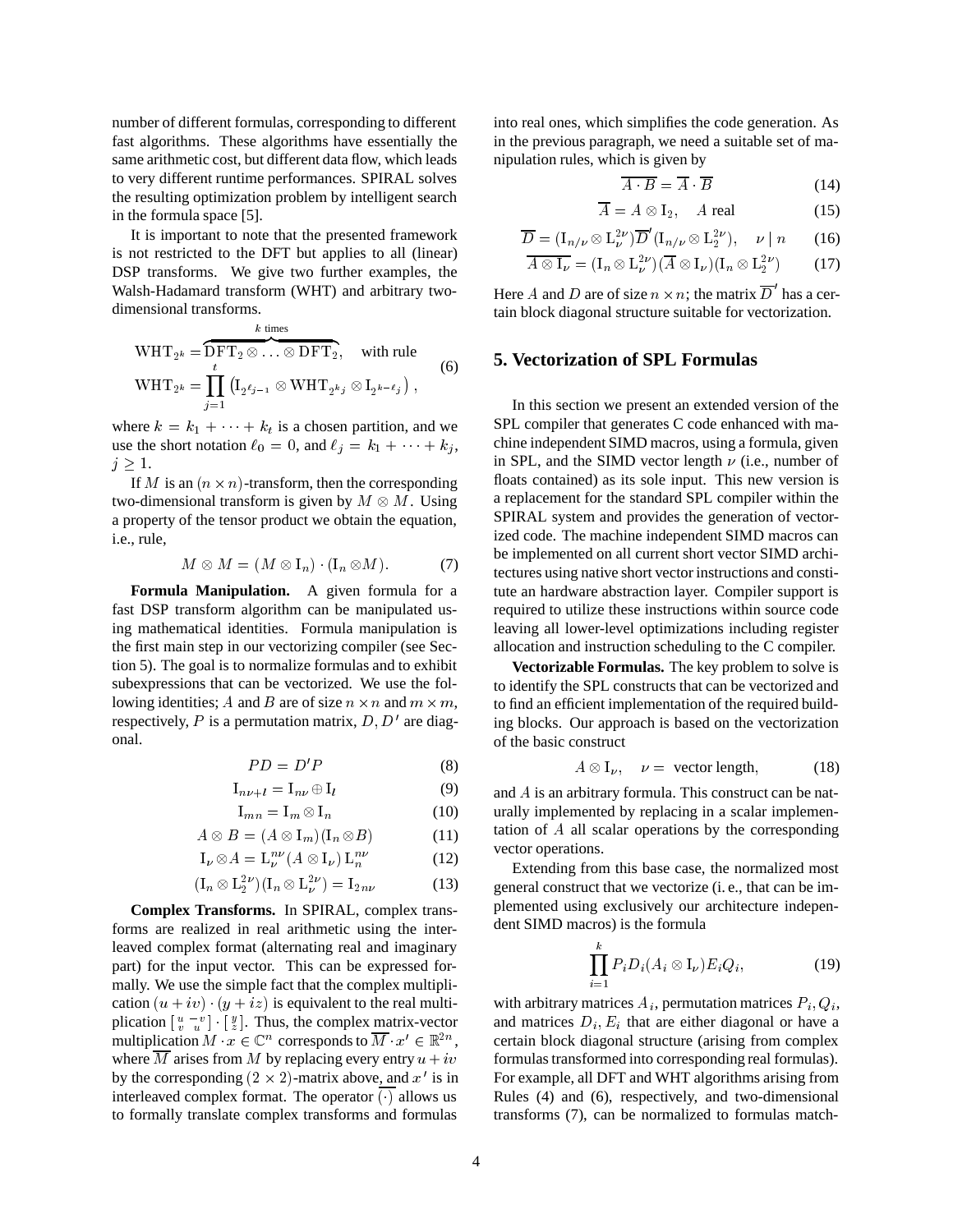ing (19) and can thus be completely vectorized with our approach.

Our compiler vectorizes a given formula in two steps:

- The *symbolic vectorization* normalizes a formula, using manipulation rules, to exhibit maximal subformulas that match (19).
- The *code generation* phase translates vectorizable subformulas into vectorized code built from portable SIMD macros; the rest of the formula is implemented in C. In addition, several optimizations are performed.

Efficient utilization of short vector extensions (and straightforward vectorization) requires unit-stride data access, but other access patterns are inherent in the structure of DSP algorithms. An important example are subformulas of the form  $I_n \otimes A$ . A similar problem arises from the interleaved data format used by complex transforms. We solve this problem by formula manipulations that formally substitute these expressions to make them match (19) by introducing permutations  $P_i, Q_i$ .

Concerning the performance of the generated code, finding an efficient implementation of the permutations  $P_i$  and  $Q_i$ , using vector instructions, is the most important problem to solve. The efficiency of the implementation depends on the type of permutation and also on the underlying SIMD architecture. A permutation can be negligible concerning runtime, but it may also slow down the whole DSP algorithm dramatically. We identify a class of permutation that can be realized efficiently and includes the permutations occurring in the considered transforms.

We want to emphasize that our approach uses highlevel structural information of the DSP algorithm. This information is available in the formula representation, but not in a C code representation of the algorithm. For this reason, a general purpose vectorizing compiler fails, e.g., to vectorize the construct  $I_{\nu} \otimes A$ , even though it is completely vectorized with our methods.

We detail the compilation process in the following, using Formula (5) as illustrative example.

**Symbolic Vectorization.** In this step we apply to a given formula  $F$  the manipulation rules (8)–(13) and (14)–(17) to obtain an expression of the form

$$
F = \prod_{i=1}^{n} (R_i \oplus S_i \oplus T_i) U_i, \quad \nu \mid \text{ size of } R_i \qquad (20)
$$

where  $R_i, T_i, U_i$  are arbitrary formulas and the *symbols*  $S_i$  are defined as in (19) by

$$
S_i = P_i D_i (A_i \otimes I_\nu) E_i Q_i.
$$
 (21)

We reserve the symbols  $S_i$  for vectorizable parts of the formula, while  $R_i, T_i, U_i$  will be translated into standard C code. For example, a formula that has no vectorizable parts degenerates to  $F = U_1$ , while in a completely vectorizable formula  $R_i, T_i$  vanish,  $U_i$  is the identity, and thus  $F$  matches (19). Note that the normalization is not unique. Important subformulas that become symbols  $S_i$ in this step include  $A \otimes B$ ,  $A \otimes I_k$ ,  $I_k \otimes A$ ,  $\overline{A \otimes I_k}$ , and  $\overline{I_k \otimes A}$ , as can be seen from the manipulation rules.

Furthermore, products  $Q_i P_{i+1}$  of adjacent permutations are entirely or partially canceled out. In particular, in the real realization of a complex formula using (17), the simplification (13) can be often applied.

After the normalization, the symbols  $S_i$  are extracted and treated as independent formulas for which code is generated.

We illustrate this step with Formula (5) and vector length  $\nu = 4$ . We obtain the following completely vectorizable expression, which matches (19):

$$
\overline{\mathrm{DFT}}_{16} = \begin{pmatrix} (\mathrm{I}_4\otimes \mathrm{L}_4^8)(\overline{\mathrm{DFT}}_4\otimes \mathrm{I}_4) \overline{\mathrm{T}}_4^{16}\\ (\mathrm{I}_4\otimes \mathrm{L}_2^8)(\mathrm{L}_4^{16}\otimes \mathrm{I}_2)(\mathrm{I}_4\otimes \mathrm{L}_4^8) \\ (\overline{\mathrm{DFT}}_4\otimes \mathrm{I}_4)(\mathrm{I}_4\otimes \mathrm{L}_2^8) \end{pmatrix} \qquad (22)
$$

The vectorizable subformulas are replaced by symbols leading to  $DFT_{16} = S_1 \cdot S_2$  with the definition of the symbols  $S_1$  and  $S_2$  and the non-trivial parameters (i.e., all parameters not equal to  $I_{32}$ )  $P_1 = (I_4 \otimes L_4^8), A_1 =$  $\text{DFT}_4, E_1 = \text{T}_4^{\text{1D}}, P_2 = \text{T}_4$  $\Gamma_4^{^{110}}, P_2 = ({\rm I}_4\otimes {\rm L}_2^8)({\rm L}_4^{^{110}\otimes {\rm I}_2)({\rm I}_4\otimes {\rm L}_4^8),$  $A_2 = \text{DFT}_4$ , and  $Q_2 = (I_4 \otimes L_2^8)$ . This factorization is implemented efficiently using exclusively our machine independent SIMD macros as outlined in the following section.

**Code Generation.** In this step, the normalized formula  $F$  is translated into C code including a set of portable SIMD macros. The method relies on a C compiler that features a language extension (*intrinsic functions* mapped to the short vector instructions and vector data types) for a short vector SIMD extension ISA, i. e., the SIMD hardware can be accessed explicitly within a C program without the usage of inline assembly. E. g., the Microsoft Visual Studio (requiring the installation of the Processor Pack) or the Intel C++ Compiler (for both Windows and Linux) can be used for SSE and SSE2, while some vendors (including GNU) support Motorola's AltiVec interface. To overcome the problem of platform-specific instruction set architectures and APIs, our generated code is built on top of a set of C macros as unifying interface to the short vector extensions. All required operations within the vectorized code are defined as C macros utilizing only basic SIMD instructions including 1) vector memory access, 2) hardware supported in-register permutations, 3) vector arithmetics. The required functionality can be implemented on all current SIMD extensions.<sup>1</sup>

<sup>&</sup>lt;sup>1</sup>For example, the implementation of the permutation  $I_k \otimes L_2^8$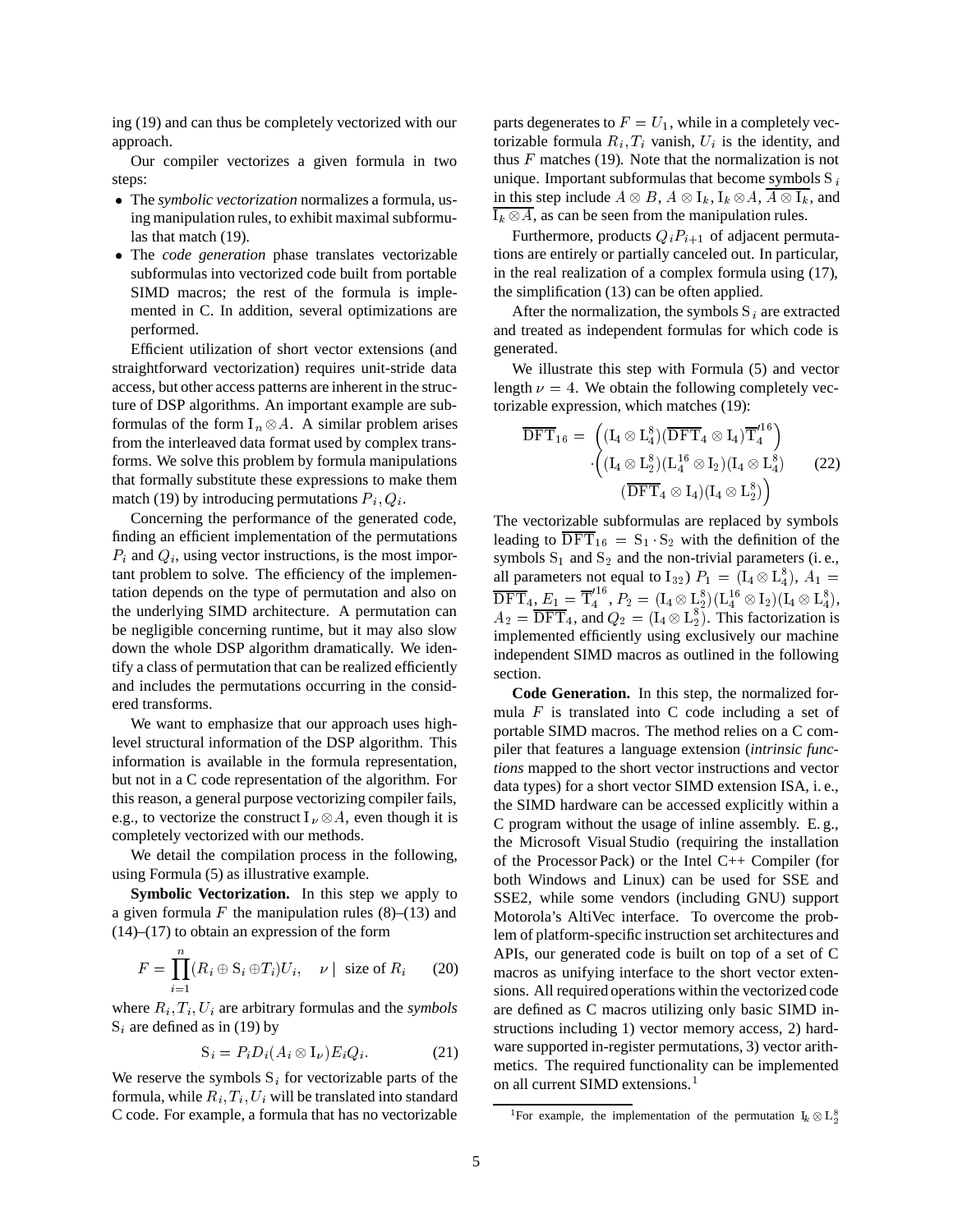For all symbols  $S_i$  in (20) vectorized code is generated while for the remaining non-vectorized part of the formula  $(R_i, T_i,$  and  $U_i$ ) standard C code is generated. The remainder of this section describes the implementation of the symbols.

**Implementation of Symbols.** Each symbol (21) is implemented as a C function consisting of vectorized code and consists of the following logical parts:

- Load phase:  $x' = E_i Q_i \cdot x$ .
- Computation phase:  $y' = (A \otimes I_{\nu}) \cdot x'.$
- Store phase:  $y = P_i D_i \cdot y'$ .

The SIMD code for  $y' = (A \otimes I_{\nu}) \cdot x'$  is readily generated by replacing all scalar floating-point operations of the code for  $v = A \cdot u$  (generated by the original SPL compiler's core routines) with vector operation macros  $(e.g., c=a+b \text{ is replaced by SIMD ADD}(c,a,b))$  leading to vector code for  $y' = (A \otimes I_{\nu}) \cdot x'.$ 

The operations of  $y = P_i D_i \cdot y'$  and  $x' = E_i Q_i \cdot x$ are—in general—handled by memory access macros that carry out these permutations transparently and include the operations imposed by  $D_i$ ,  $E_i$  (avoiding explicit arrays  $x'$  and  $y'$  whenever possible). For one specific class of permutations, however, the implementation can be done using only vector memory access and in-register permutations (if subvector memory access is available or the code is completely unrolled, this class if even more general). This class is given by permutations of the form

$$
(U \otimes I_{\nu})(I_k \otimes W)(V \otimes I_{\nu}), \quad \nu \mid \text{ size of } W, \quad (23)
$$

where  $U, V$ , and  $W$  are permutation matrices. (If W is a  $(k \times k)$ -matrix, we refer here to k as the size of  $W$ .) We focus on this class, since it includes all permutations needed for a vectorized implementation of the DFTs, WHTs, and two-dimensional transforms. In our example,  $P_1 = I_4 \otimes L_4^8$ ,  $Q_2 =$  $I_4 \otimes L_2^8$ , and  $P_2 = (I_4 \otimes L_2^8)(L_4^{16} \otimes I_2)(I_4 \otimes L_4^8) =$  The u  $(\mathrm{L}^8_4\otimes\mathrm{I}_4)(\mathrm{I}_2\otimes\mathrm{L}^{16}_4)(\mathrm{L}^8_2\otimes\mathrm{I}_4).$ 

The operation  $x' = E_i Q_i \cdot x$ , where  $Q_i$  matches (23) is implemented using the following facts:

- $V \otimes I_{\nu}$  matches (18) and is implemented using vector loads from the input array  $x$ .
- $I_k \otimes W$  is a permutation that operates on blocks of lv elements and thus is implemented using in-register permutations using ! short vector registers.
- $U \otimes I_{\nu}$  matches (18) and is implemented by vector stores to the temporary array  $x'$ .
- $\bullet$   $E_i$  is implemented as generalized scaling operation utilizing vector memory access and vector arithmetics.

The array  $x'$  is substituted by a set of temporary vari-

 vector registers are stored into the the destination vectors ables whenever the algorithm structure allows to save stack cells and in this case the store operations of  $U \otimes I_{\nu}$ are realized by variable renaming. For a given symbol  $S_i$ , data can only be loaded and scaled at chunks of l vectors because of the size of W. The permutations  $P_i$  and  $Q_i$  are not carried out in one step, but are broken into pieces of size  $l\nu$ . Technically, a load macro and a scale macro is issued previous to the first usage of a vector element  $x'[i]$  in the computation phase. These macros have 3 sets of parameters: *l* source vectors  $x[i]$ , *l* destination vectors  $x'[j]$  and the permutation W. Different macros exist for different types of  $W$  to support an efficient implementation. To load  $l$  vectors into the destination locations  $x'[j]$  according to the permutation  $Q_i$ , the first l vector elements  $x[i]$  are loaded into l vector registers. This step handles a part of  $V \otimes I_{\nu}$ . A segment of  $$  $W$  using in-register permutations. In the next step, the  $x'[j]$  according to  $U \otimes I_{\nu}$ .

After this step, a scaling macro carries out the operations to compute the generalized scaling introduced by  $E_i$ . In the case that  $E_i$  is a diagonal matrix, the generalized scaling is a standard scaling (a pointwise multiplication of the vector  $x[i]$  or the respective temporary variable by a vector of  $\nu$  constants). In the case that  $E_i$  originates from a complex transform, its structure is more complicated, but handled analogously by an appropriate macro. We omit the details due to space limitations. The load macro and the scaling macro lead to properly prepared (i.e, in vector format) input variables  $x'[i]$  for the computation phase. Different types of constants require a set of complex scaling macros for an efficient implementation. In the store phase the operation  $y = P_i D_i \cdot y'$ is carried out analogously.

The use of temporary variables instead of the arrays  $x'$  and  $y'$  is the most crucial issue despite vector memory access, because it dramatically cuts the number of required stack cells. For small SIMD symbol sizes and inner loops, the generated code is unrolled. As a consequence all constants and permutations are inlined and special optimized macros for constant handling and permutation handling are used. For larger SIMD symbol sizes, loop code is generated. If loops and permutations are not compatible, permutation tables are required leading to indirect memory access. The structure of nested loops is analyzed to avoid permutation tables whenever possible to prevent performance degeneration.

Using our machine independent macros, the factorization of  $\mathrm{DFT}_{16}$  obtained by symbolic vectorization is implemented utilizing only vector memory access, inregister permutations and vector arithmetics leading to a very efficient library function for  $y = DFT_{16} x$ .

via the macro LOAD\_STRIDE\_8\_2 (src1, src2, dst1, dst2) requires the intrinsic mm shuffle ps() on Intel SSE and the intrinsics vec mergel() and vec mergeh() on Motorola AltiVec.